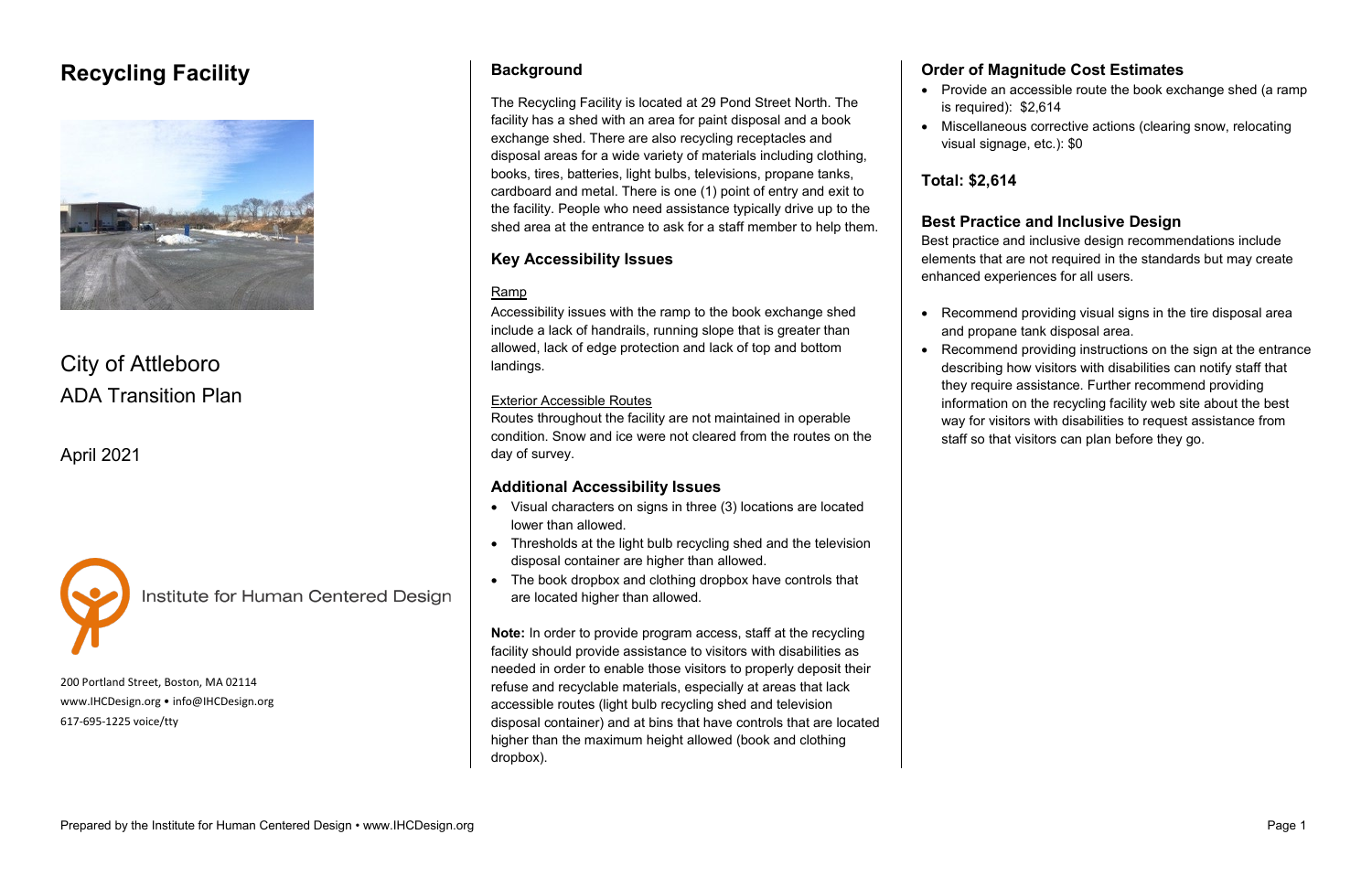| ID            | Location                                                             | Floor |  | Room Element                | <b>Type</b> | Photo       | <b>Issues</b>                                      | <b>Current</b><br><b>Measure</b> | <b>Recommendations</b>                                                                                                             | <b>Quantity</b> | <b>Price</b> | <b>Cost</b><br><b>Estimation</b> |
|---------------|----------------------------------------------------------------------|-------|--|-----------------------------|-------------|-------------|----------------------------------------------------|----------------------------------|------------------------------------------------------------------------------------------------------------------------------------|-----------------|--------------|----------------------------------|
|               | <b>Approach and Entrance</b>                                         |       |  |                             |             |             |                                                    |                                  |                                                                                                                                    |                 |              |                                  |
|               | <b>Exterior Access Route</b>                                         |       |  |                             |             |             |                                                    |                                  |                                                                                                                                    |                 |              |                                  |
|               | Car Batteries                                                        | Ext.  |  | Exterior<br>Access<br>Route | Exterior    | SASA PIREKI | Route not maintained in operable working condition | $\sim$                           | Ensure the accessible route is maintained in<br>operable working condition. Ensure that snow is<br>removed at each recycling area. |                 | Labor        | \$0                              |
| $\mathcal{P}$ | Tire Disposal<br>Area                                                | Ext.  |  | Exterior<br>Access<br>Route | Exterior    |             | Route not maintained in operable working condition | $\sim$                           | Ensure the accessible route is maintained in<br>operable working condition. Ensure that snow is<br>removed at each recycling area. | $\overline{1}$  | Labor        | \$0                              |
| 3             | Yellow and<br>Green<br>Recycling Bin                                 | Ext.  |  | Exterior<br>Access<br>Route | Exterior    |             | Route not maintained in operable working condition | $\sim$                           | Ensure the accessible route is maintained in<br>operable working condition. Ensure that snow is<br>removed at each recycling area. | $\overline{1}$  | Labor        | \$0                              |
|               | Clothing<br>Drop-Off Bin<br>and Propane<br>Tank<br>Recycling<br>Area | Ext.  |  | Exterior<br>Access<br>Route | Walkway     |             | Route not maintained in operable working condition |                                  | Ensure the accessible route is maintained in<br>operable working condition. Ensure that snow is<br>removed at each recycling area. | 2               | Labor        | \$0                              |
| 5             | Light Bulb<br>Recycling                                              | Ext.  |  | Exterior<br>Access<br>Route | 185         |             | Route not maintained in operable working condition |                                  | Ensure the accessible route is maintained in<br>operable working condition. Ensure that snow is<br>removed at each recycling area. | $\overline{1}$  | Labor        | \$0                              |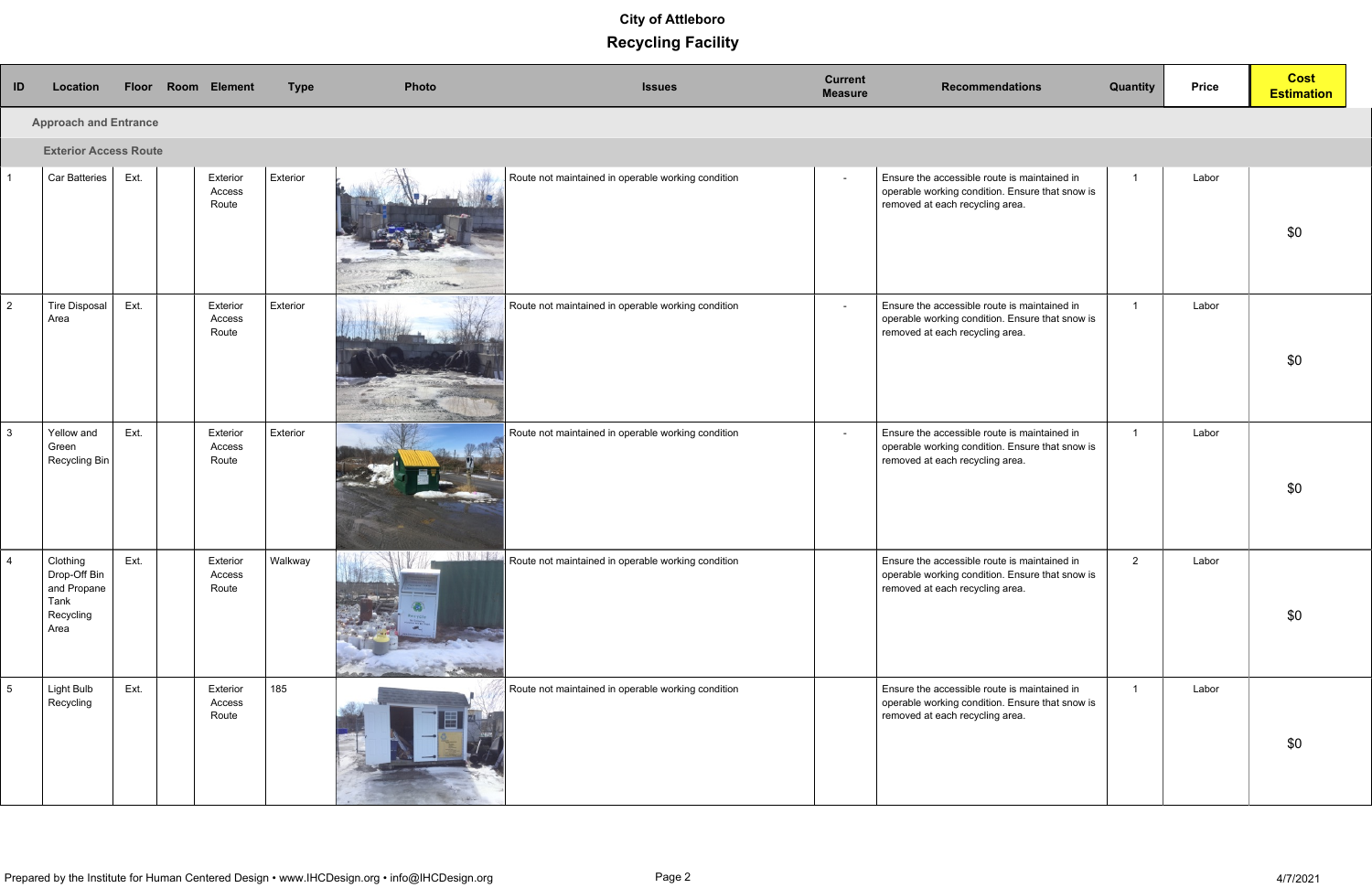| ID             | Location                                             |      | Floor Room Element          | <b>Type</b> | Photo | <b>Issues</b>                                                                                                                                      | <b>Current</b><br><b>Measure</b>   | <b>Recommendations</b>                                                                                                                                                                                                                                                                                                                                                                                             | Quantity | <b>Price</b> | <b>Cost</b><br><b>Estimation</b> |
|----------------|------------------------------------------------------|------|-----------------------------|-------------|-------|----------------------------------------------------------------------------------------------------------------------------------------------------|------------------------------------|--------------------------------------------------------------------------------------------------------------------------------------------------------------------------------------------------------------------------------------------------------------------------------------------------------------------------------------------------------------------------------------------------------------------|----------|--------------|----------------------------------|
| 6              | Book<br>Exchange<br>Shed and<br>Book<br>Donation Bin | Ext. | Exterior<br>Access<br>Route | Walkway     |       | Route not maintained in operable working condition                                                                                                 |                                    | Ensure the accessible route is maintained in<br>operable working condition. Ensure that snow is<br>removed at each recycling area.                                                                                                                                                                                                                                                                                 |          | Labor        | \$0                              |
|                | <b>Exterior Ramp</b>                                 |      |                             |             |       |                                                                                                                                                    |                                    |                                                                                                                                                                                                                                                                                                                                                                                                                    |          |              |                                  |
| $\overline{7}$ | Book<br>Exchange<br>Shed                             | Ext. | Exterior<br>Ramp            | N/A         |       | Running slope > 1:12 (8.3%)<br>Handrails < 34" or > 38" above ramp surface.<br>No top or bottom landing provided<br>Edge protection $\leq 4"$ high | 9.8%<br>$\sim$<br>$\sim$<br>$\sim$ | Provide a new 10' long pressure-treated wood<br>ramp with handrails, landings at the top and<br>bottom and edge protection that prevents the<br>passage of a 4" diameter sphere, where any<br>portion of the sphere is within 4" of the finished<br>floor or ground surface. Reduce running slope to<br>be no steeper than 1:12 (8.3%). Locate<br>handrails at 34"- 38" high and 18"-20" high<br>above the ground. |          | 2614         | \$2614                           |

**B. Access to Goods and Services**

#### **C. Doors, Doorways, & Gates**

| 8 | Ext.<br>Light Bulb<br>Recycling             | Doors,<br>Doorways,<br>& Gates   | Other | Threshold > 1/2" high<br>10.25" | Have staff provide assistance at the light bulb<br>recycling as needed.          | $\sim$ | \$0 |
|---|---------------------------------------------|----------------------------------|-------|---------------------------------|----------------------------------------------------------------------------------|--------|-----|
| 9 | Ext.<br>Television<br>Disposal<br>Container | Doors,<br>Doorways, I<br>& Gates | Other | Threshold > $1/2$ " high<br>5"  | Have staff provide assistance at the television<br>disposal container as needed. | $\sim$ | \$0 |

**H. Signage**

| 10 | Entrance | Ext. | Signage | Informationa<br>Visual characters < 40" above ground | 9.75" | $\mid$ Mount visual sign so that the baseline of the<br>owest character is 40" min. above the ground. | Labor |
|----|----------|------|---------|------------------------------------------------------|-------|-------------------------------------------------------------------------------------------------------|-------|
|    |          |      |         |                                                      |       |                                                                                                       |       |

Prepared by the Institute for Human Centered Design • www.IHCDesign.org • info@IHCDesign.org Page 3 4/7/2021

| baseline of the<br>above the ground. | 1 | Labor |     |  |
|--------------------------------------|---|-------|-----|--|
|                                      |   |       | \$0 |  |
|                                      |   |       |     |  |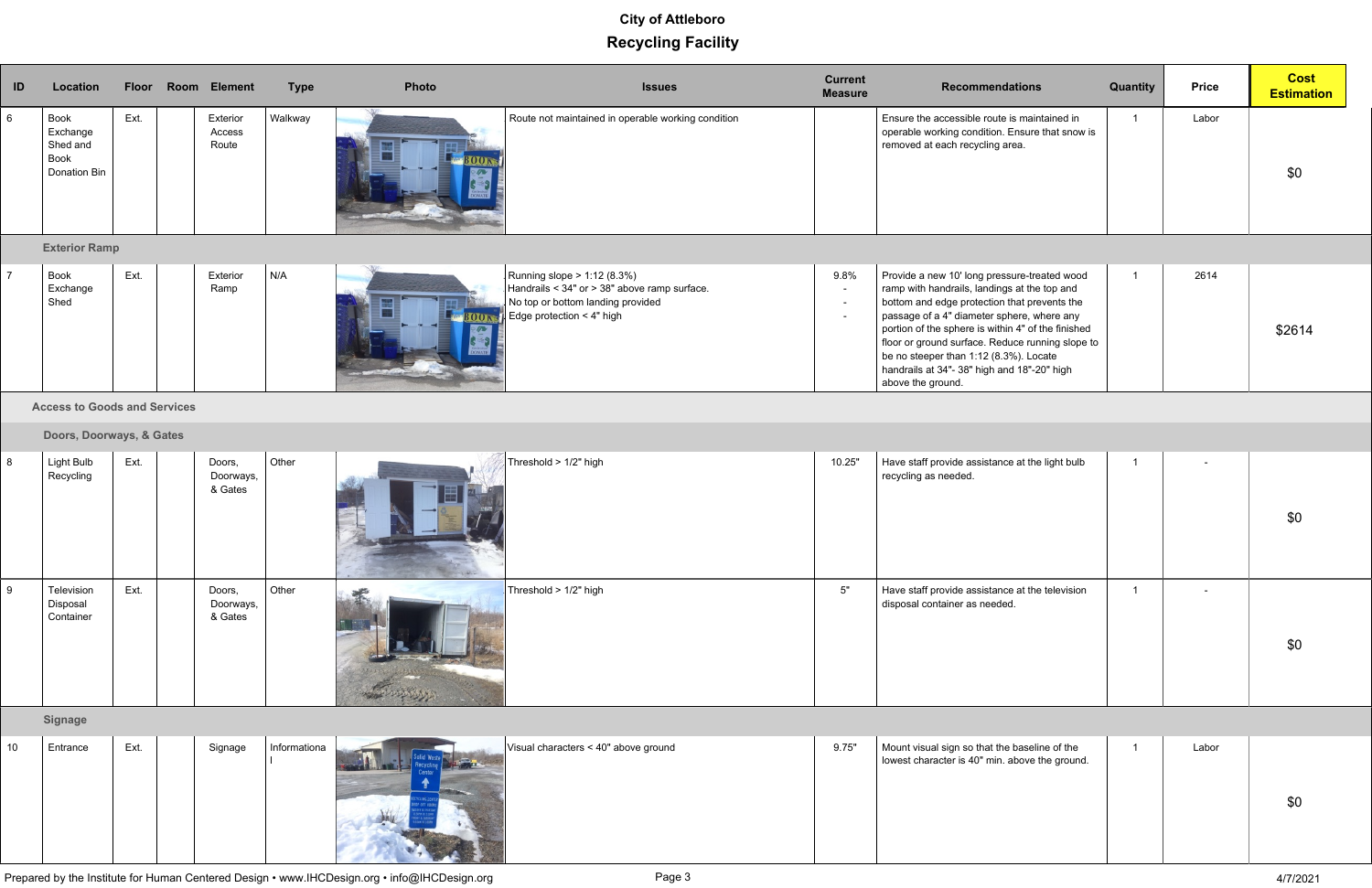| ID              | Location                                                                |      | Floor Room Element | <b>Type</b>         | Photo                                                  | <b>Issues</b>                               | <b>Current</b><br><b>Measure</b> | <b>Recommendations</b>                                                                          | <b>Quantity</b> | <b>Price</b>   | <b>Cost</b><br><b>Estimation</b> |
|-----------------|-------------------------------------------------------------------------|------|--------------------|---------------------|--------------------------------------------------------|---------------------------------------------|----------------------------------|-------------------------------------------------------------------------------------------------|-----------------|----------------|----------------------------------|
| 11              | <b>Light Bulb</b><br>Recycling                                          | Ext. | Signage            | Informationa        | STORAGE FOR                                            | Visual characters < 40" above ground        | $\sim$                           | Mount visual sign so that the baseline of the<br>lowest character is 40" min. above the ground. | $\overline{1}$  | Labor          | \$0                              |
| 12 <sup>°</sup> | Green and<br>Yellow<br>Recycling Bin                                    | Ext. | Signage            | Informationa        | 800 972 4545<br>wm.com<br><b>RECYCLING ONLY</b><br>山西平 | Visual characters < 40" above ground        | $25"$                            | Mount visual sign so that the baseline of the<br>lowest character is 40" min. above the ground. | $\overline{1}$  | Labor          | \$0                              |
|                 | <b>Operable Parts</b>                                                   |      |                    |                     |                                                        |                                             |                                  |                                                                                                 |                 |                |                                  |
| 13 <sup>°</sup> | Book<br>Dropbox                                                         | Ext. | Operable<br>Parts  | Other               | <b>SELF ROOK</b>                                       | Reach < 15" or > 48"(forward/side approach) | 57.5"                            | Have staff provide assistance at the book<br>dropbox as needed.                                 | $\overline{1}$  | $\blacksquare$ | \$0                              |
| 14              | Clothing<br>Drop-Off                                                    | Ext. | Operable<br>Parts  | Trash/Recyc<br>ling |                                                        | Reach < 15" or > 48"(forward/side approach) | 53.5"                            | Have staff provide assistance at the clothing<br>drop-off as needed.                            | $\overline{1}$  | $\blacksquare$ | \$0                              |
|                 | <b>Best Practice</b>                                                    |      |                    |                     |                                                        |                                             |                                  |                                                                                                 |                 |                |                                  |
|                 |                                                                         |      |                    |                     |                                                        |                                             |                                  |                                                                                                 |                 |                |                                  |
| 15 <sub>1</sub> | <b>Tire Disposal</b><br>Area and<br>Propane<br>Tank<br>Disposal<br>Area | Ext. |                    |                     |                                                        |                                             | $\sim$                           | Recommend providing visual signs in the tire<br>disposal area and propane tank disposal area.   | $\overline{2}$  | $\blacksquare$ | \$0                              |

| 15 | Ext.<br><b>Tire Disposal</b><br>Area and<br>Propane<br>Tank<br>Disposal |  | Recommend providing visua<br>$\sim$<br>disposal area and propane t |  |
|----|-------------------------------------------------------------------------|--|--------------------------------------------------------------------|--|
|    | Area                                                                    |  |                                                                    |  |